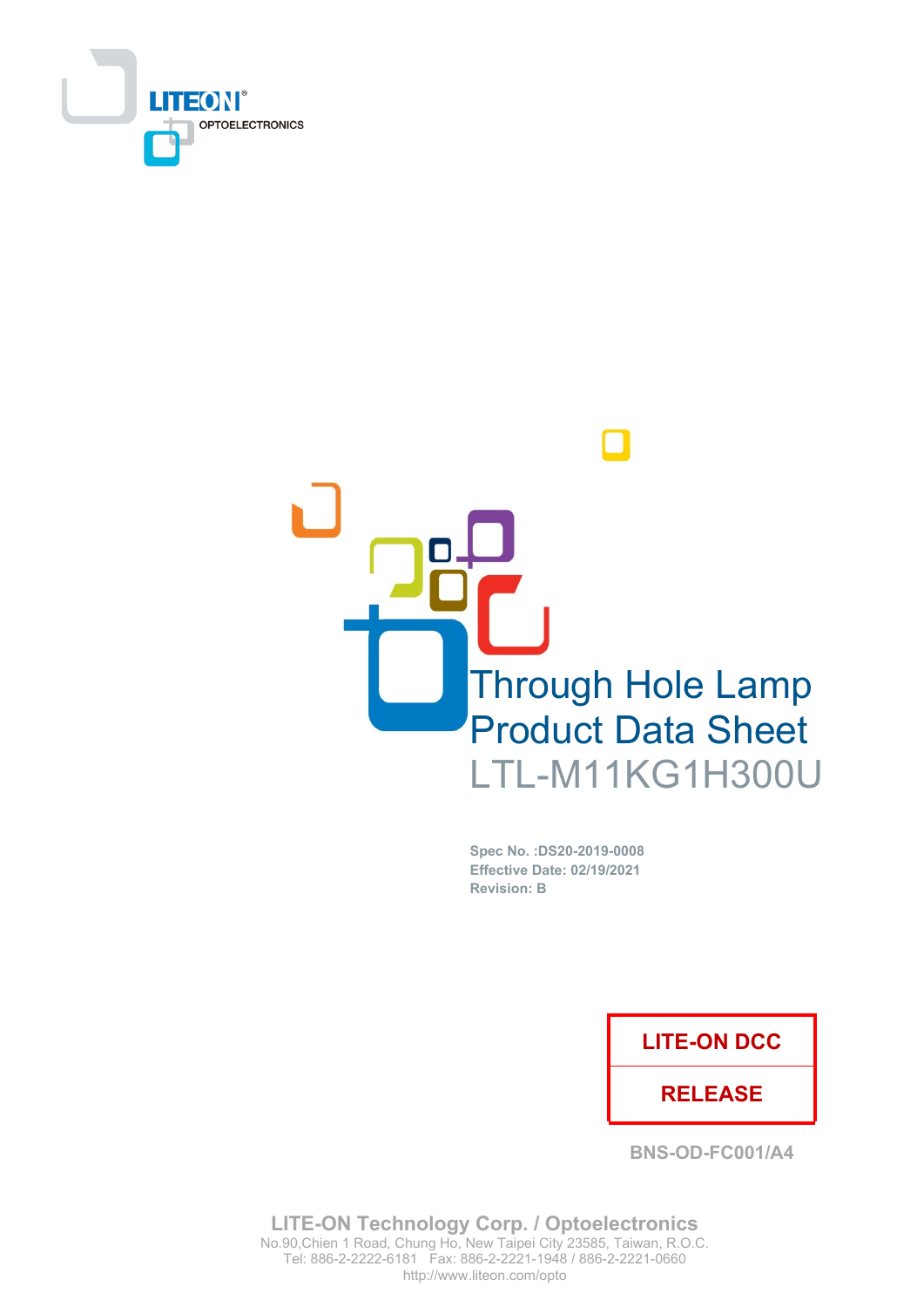

# SMT CBI LTL-M11KG1H300U

# **SMT CBI**

## **LTL-M11KG1H300U**

| <b>Rev</b>                                   | <b>Description</b>                                  | By          | <b>Date</b> |  |  |  |
|----------------------------------------------|-----------------------------------------------------|-------------|-------------|--|--|--|
| P01                                          | Preliminary Specification (RDR-20180562-01)         | Javy H.     | 05/21/2018  |  |  |  |
| P <sub>02</sub>                              | Update Outline Dimensions (Add Surface A Tolerance) | Javy H.     | 01/28/2019  |  |  |  |
|                                              |                                                     |             |             |  |  |  |
|                                              |                                                     |             |             |  |  |  |
|                                              |                                                     |             |             |  |  |  |
|                                              |                                                     |             |             |  |  |  |
| Above data for PD and Customer tracking only |                                                     |             |             |  |  |  |
|                                              | New Specification Upload On OPNC                    | Chalerm Ya. | 1/22/2019   |  |  |  |
| A                                            | Updated Carton Packing Specification (Page 6)       | Javy H.     | 03/23/2020  |  |  |  |
| B                                            | Updated Packing Specification (Page 5,6)            | Chalerm Ya. | 01/28/2021  |  |  |  |
|                                              |                                                     |             |             |  |  |  |
|                                              |                                                     |             |             |  |  |  |
|                                              |                                                     |             |             |  |  |  |

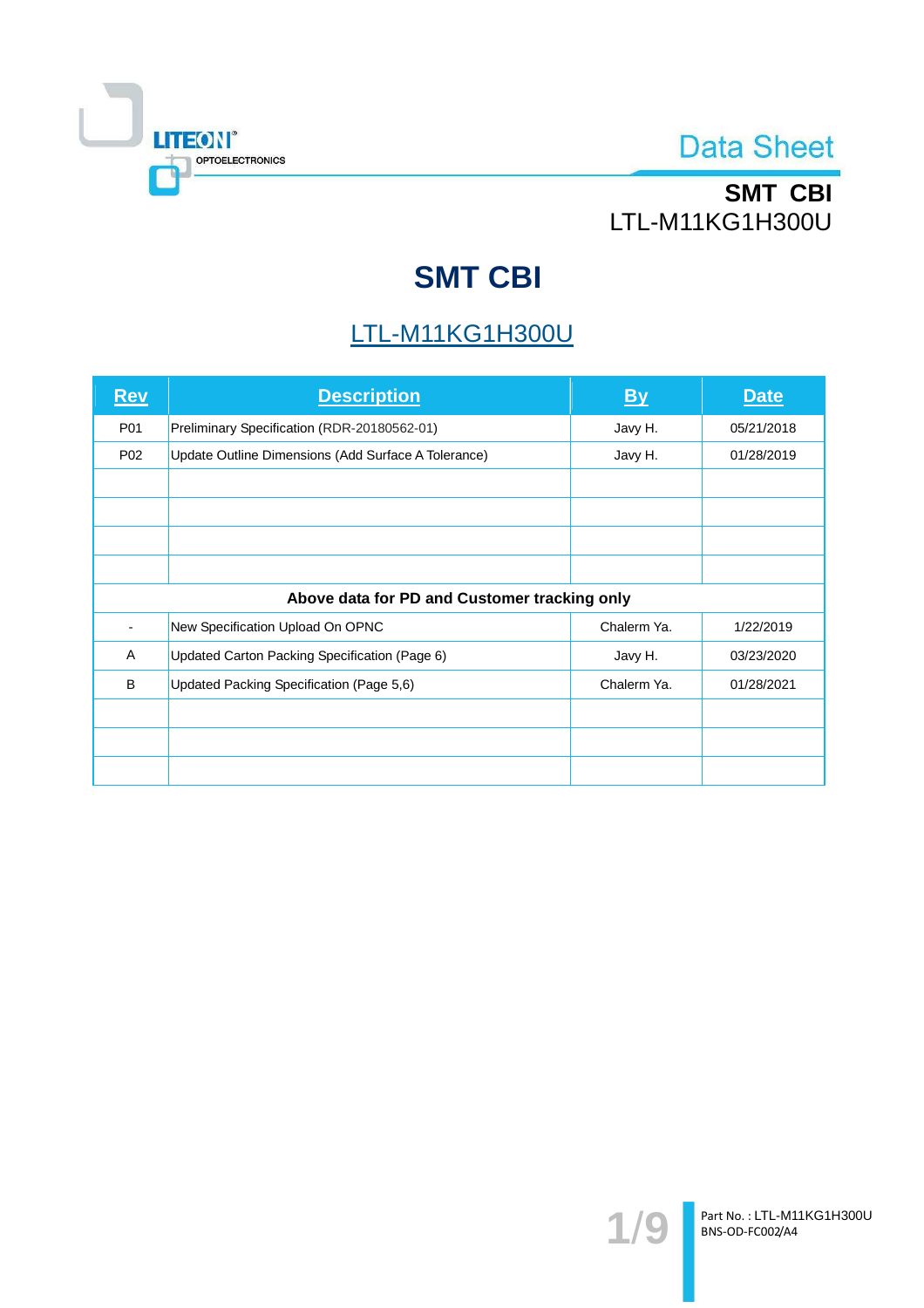

# **SMT CBI** LTL-M11KG1H300U

### 1. Description

CBI (Circuit Board Indicator) is a black plastic right angle Holder (Housing) which mates with Lite-On LED lamps, Lite-On CBI is available in a wide variety of packages, including top-view (Spacer) or right angle and horizontal or vertical arrays which is stackable and easy to assembly.

#### 1.1. Features

- Available for Surface Mount Technology process
- Black case enhance contrast ratio.  $\blacksquare$
- Low power consumption & High efficiency.  $\blacksquare$
- $\blacksquare$ Lead free product & RoHS Compliant.
- Source colors is AllnGaP green chip with white  $\blacksquare$ diffused lens.
- Preconditioning: accelerate to JEDEC level 3  $\blacksquare$

#### **1.2. Applications**

- Computer.
- Communication.
- Consumer.
- Industrial.

### **2. Outline Dimensions**



#### **Notes:**

- 1. All dimensions are in millimeters (inches).
- 2. Tolerance is ±0.25mm (.010") unless otherwise noted.
- 3. The Holder (Housing) material is plastic / black.
- 4. LED is green (yellow green) color with white diffused lens.
- 5. Specifications are subject to change without notice.

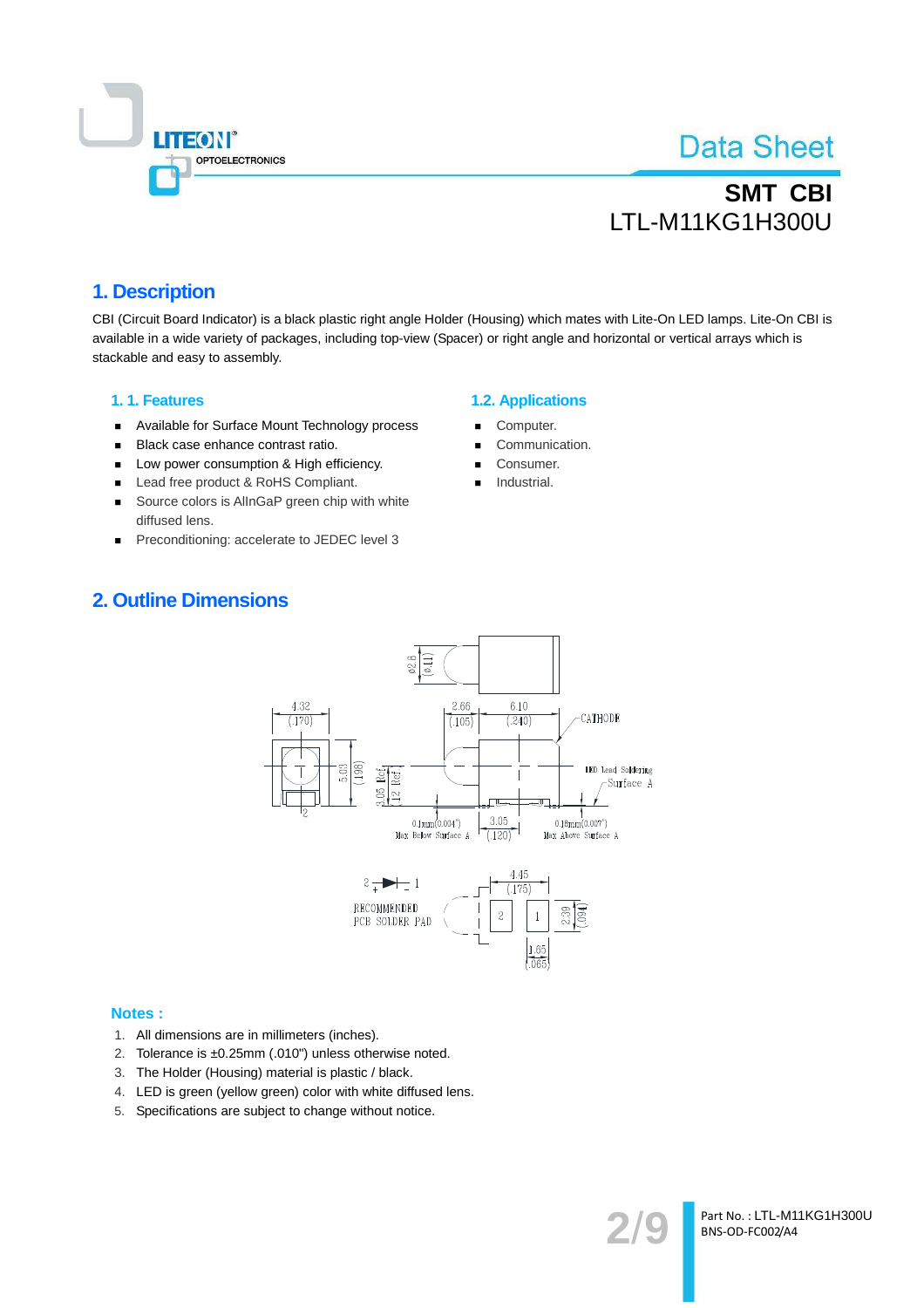

# **SMT CBI LTL-M11KG1H300U**

## 3. Absolute Maximum Ratings at TA=25°C

| <b>Parameter</b>                                   | <b>Maximum Rating</b>   | <b>Unit</b> |
|----------------------------------------------------|-------------------------|-------------|
| Power Dissipation                                  | 72                      | mW          |
| <b>Peak Forward Current</b>                        |                         |             |
| (Duty Cycle $\leq$ 1/10, Pulse Width $\leq$ 0.1ms) | 80                      | mA          |
| DC Forward Current                                 | 30                      | mA          |
| <b>Operating Temperature Range</b>                 | $-40C$ to + 85°C        |             |
| Storage Temperature Range                          | -40°C to + 100°C        |             |
| <b>Lead Soldering Temperature</b>                  |                         |             |
| $[2.0mm(.079")$ From Body]                         | 260℃ for 5 Seconds Max. |             |

### 4. Electrical / Optical Characteristics at TA=25°C

| <b>Parameter</b>         | <b>Symbol</b> | Min. | Typ. | Max. | <b>Unit</b> | <b>Test Condition</b> |
|--------------------------|---------------|------|------|------|-------------|-----------------------|
|                          | IV            | 4.5  |      | 38   | mcd         | $IF = 10mA$           |
| Luminous Intensity       |               |      |      |      |             | Note 1, 3             |
| Viewing Angle            | $2\theta$ 1/2 |      | 40   |      | deg         | Note $2$ (Fig.6)      |
|                          | λP            |      | 573  |      |             | Measurement           |
| Peak Emission Wavelength |               |      |      |      | nm          | @Peak (Fig.1)         |
| Dominant Wavelength      | λd            | 564  | 570  | 577  | nm          | IF=10 mA, Note 4      |
| Spectral Line Half-Width | Δλ            |      | 15   |      | nm          |                       |
| <b>Forward Voltage</b>   | <b>VF</b>     |      | 2.0  | 2.5  | $\vee$      | $IF = 10mA$           |
| <b>Reverse Current</b>   | IR.           |      |      | 10   | μA          | $VR = 5V$ , Note 5    |

### **NOTE:**

1. Luminous intensity is measured with a light sensor and filter combination that approximates the CIE eye-response curve.

2. 01/2 is the off-axis angle at which the luminous intensity is half the axial luminous intensity.

3. Iv classification code is marked on each packing bag.

4. The dominant wavelength, Ad is derived from the CIE chromaticity diagram and represents the single wavelength which defines the color of the device.

5. Reverse voltage (VR) condition is applied for IR test only. The device is not designed for reverse operation.

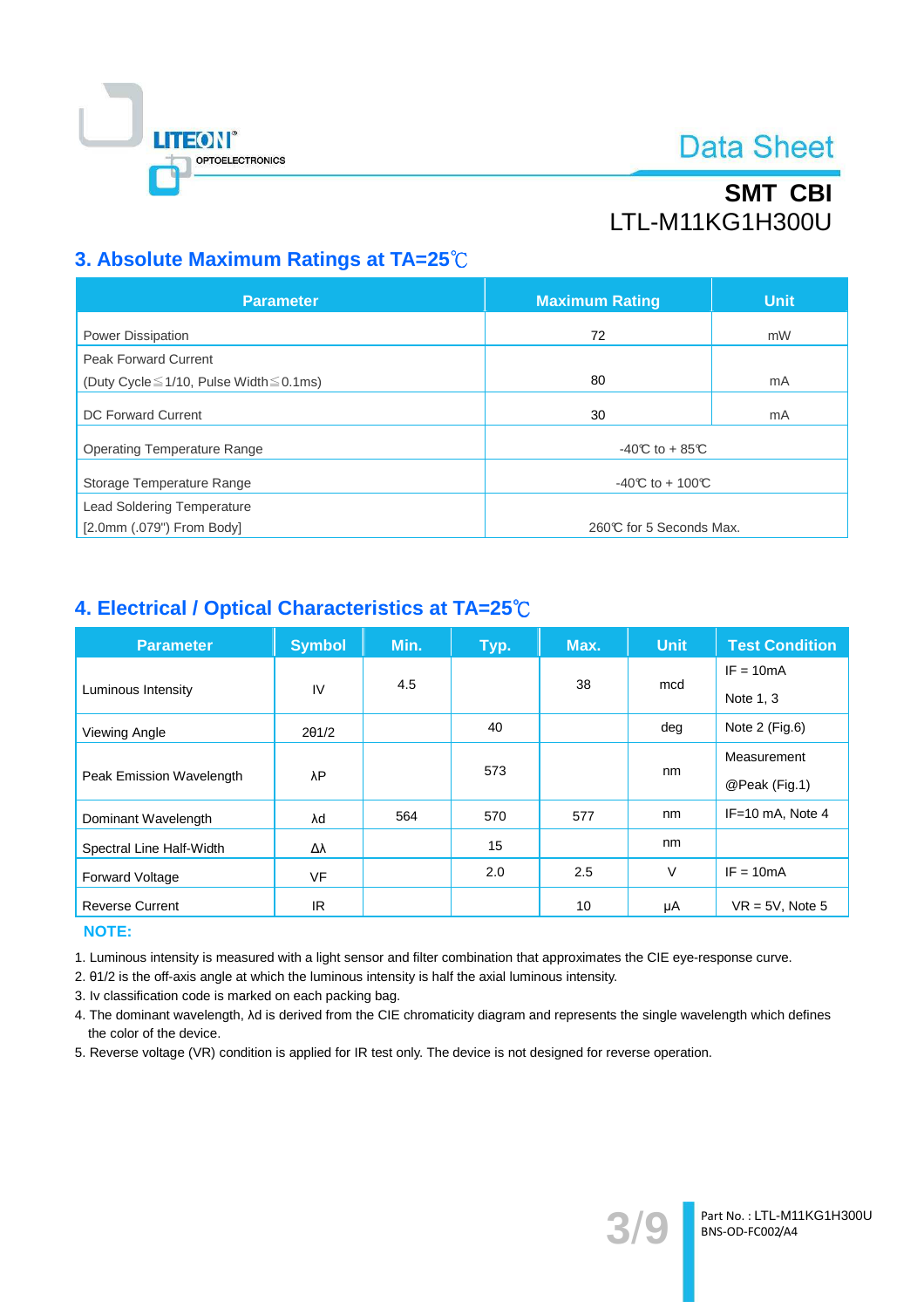

## **SMT CBI** LTL-M11KG1H300U

## 5. Typical Electrical / Optical Characteristics Curves



(25°C Ambient Temperature Unless Otherwise Noted)



Fig.6 Spatial Distribution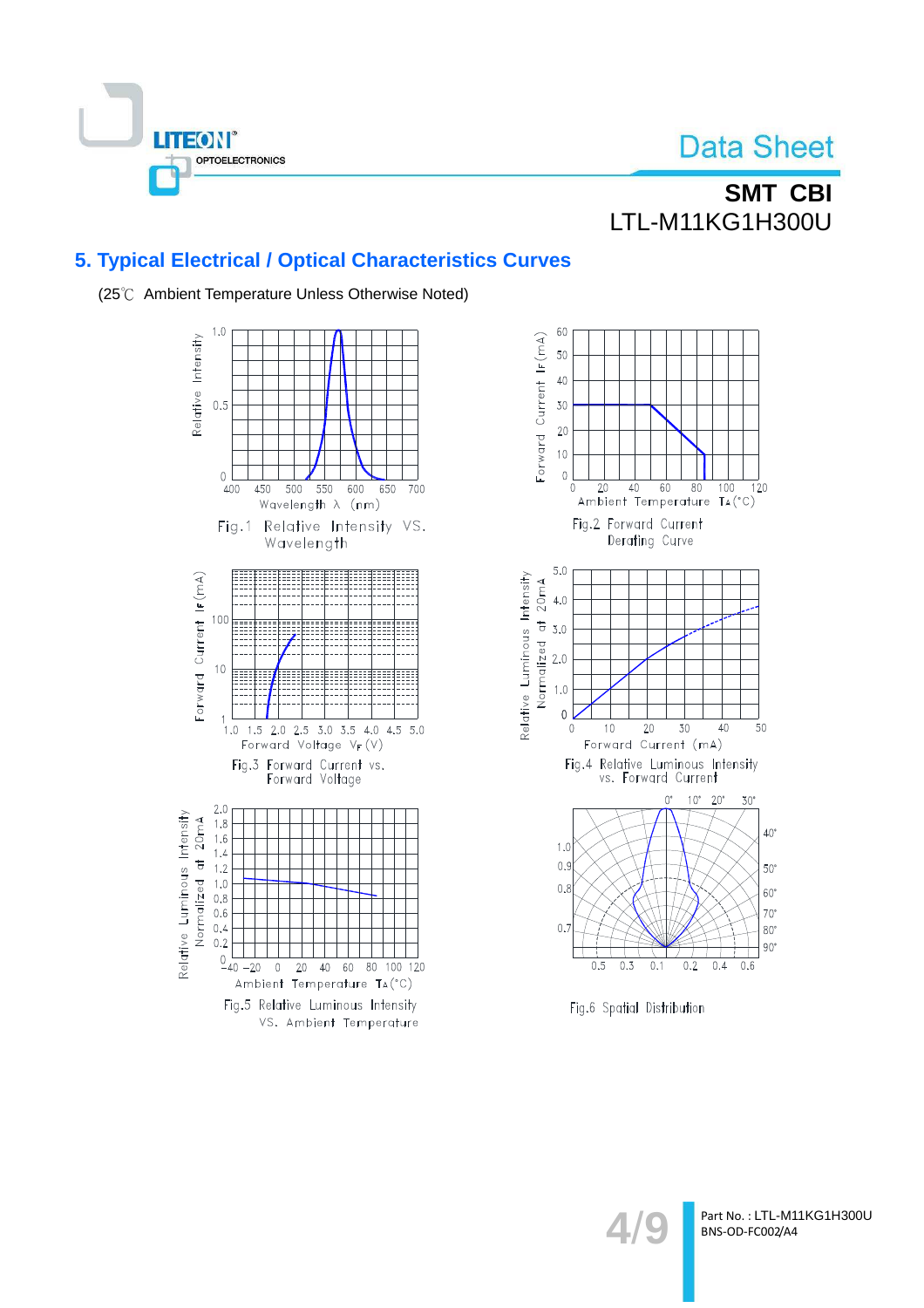

SMT CBI LTL-M11KG1H300U

## **6. Packing Specification**

### **Packing Carrier Dimensions**



- 1. 10 sprocket hole pitch cumulative tolerance ±0.20
- 2. Material : Black Conductive Polystyrene Alloy
- 3. Thickness: 0.40 ±0.06 mm
- 4. Component load per 13" reel: 1,400pcs

### **Packing Reel Dimensions**





Part No.: LTL-M11KG1H300U BNS-OD-FC002/A4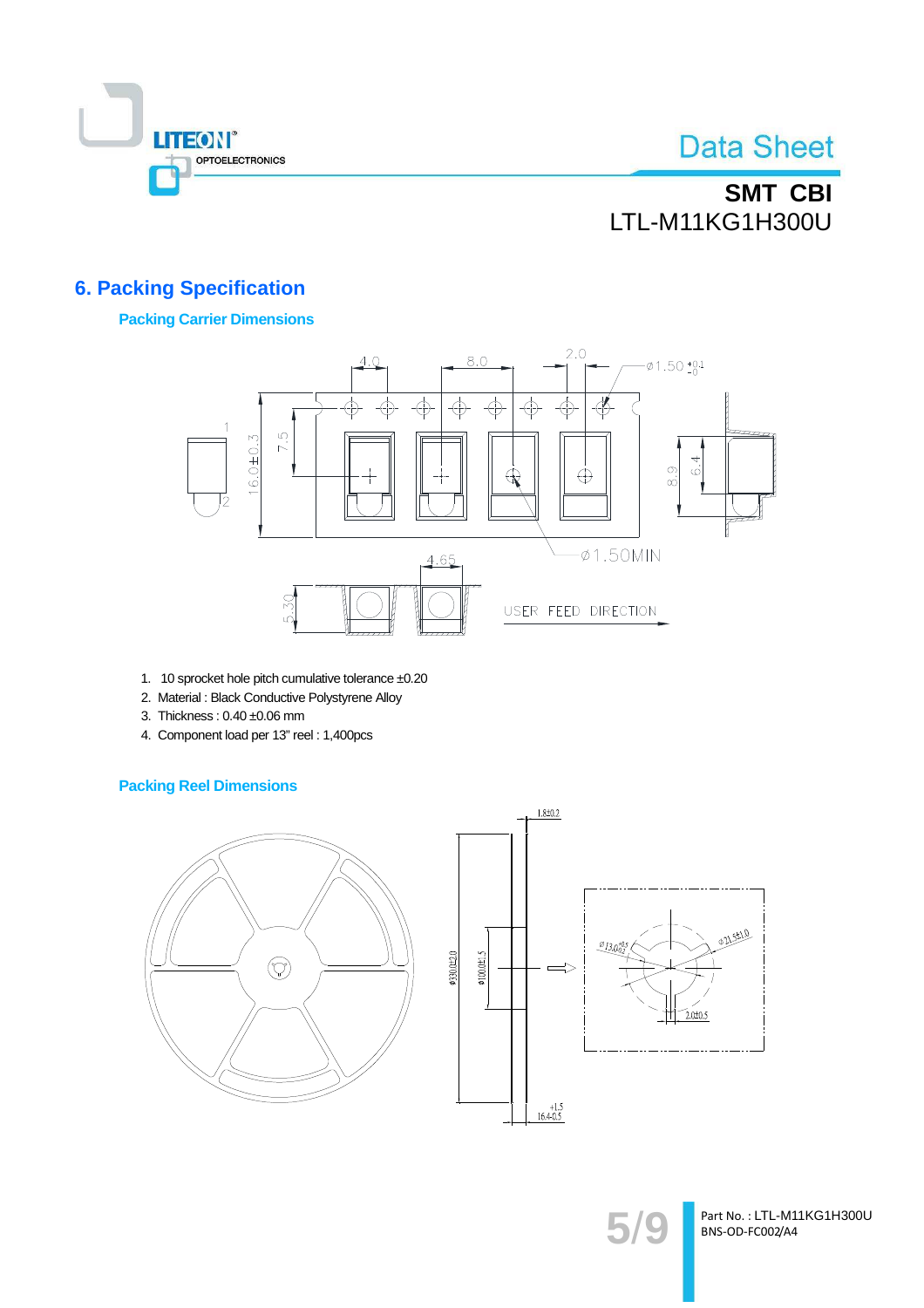

# **SMT CBI** LTL-M11KG1H300U

### **Carton Specification**

1 Reel with 1 Humidity indicator card and 1 Desiccant are packed in 1 Moisture Barrier Bag (MBB)

3 Moisture Barrier Bags packed in 1 Inner Carton

Total 4,200pcs (1,400pcs \* 3) per Inner Carton



INNER CARTON 361 x 358 x 75 mm

10 Inner Cartons per Outer Carton

Total 42,000pcs (4,200pcs\*10) per Outer Carton



OUTER CARTON 740 x 390 x 395 mm

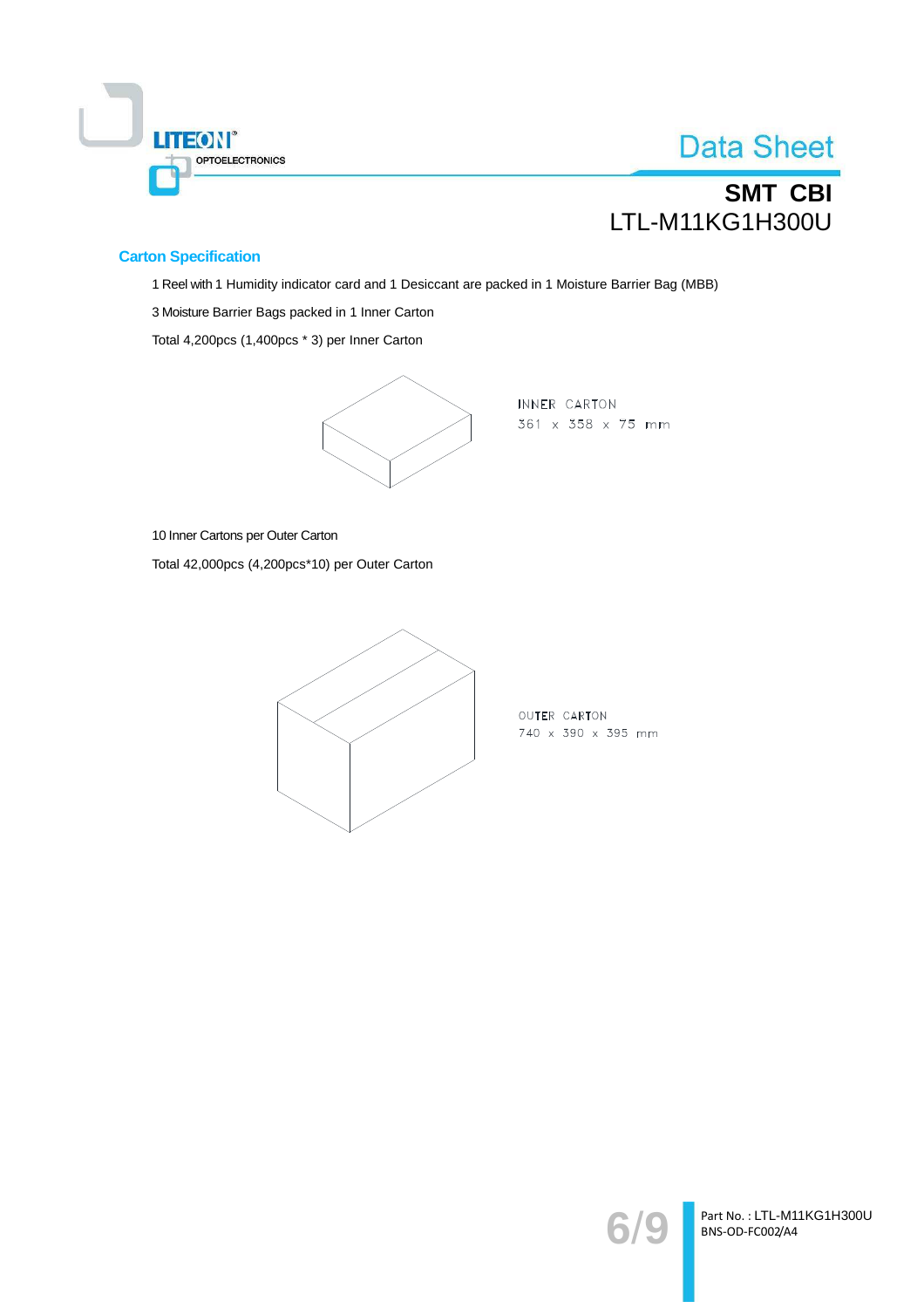

## **SMT CBI** LTL-M11KG1H300U

### **7. CAUTIONS**

#### **7.1. Application**

The LEDs described here are intended to be used for ordinary electronic equipment (such as office equipment, communication equipment and household applications)

#### 7.2. Storage

The package is sealed:

The LEDs should be stored at 30℃ or less and 70%RH or less. And the LEDs are limited to use within

one year, while the LEDs is packed in moisture-proof package with the desiccants inside.

The package is opened:

The storage ambient for the LEDs should not exceed 30°C temperature and 60% relative humidity.

It is recommended that LEDs out of their original packaging are IR-reflowed within 168hrs.

For extended storage out of their original packaging, it is recommended that the LEDs be stored in a sealed container with appropriate desiccant, or in a desiccators with nitrogen ambient.

LEDs stored out of their original packaging for more than 168hrs should be baked at about 60 deg C for at least 48 hours before solder assembly.

#### 7.3. Cleaning

Use alcohol-based cleaning solvents such as isopropyl alcohol to clean the LEDs if necessary.

#### 7.4. Lead Forming & Assembly

During assembly on PCB, use minimum clinch force possible to avoid excessive mechanical stress.

#### 7.5. Soldering

Do not apply any external stress to the lead frame during soldering while the LED is at high temperature. **Recommended soldering conditions:** 

|                               | <b>Soldering iron</b>                          | <b>Reflow soldering</b>                                                        |                                                             |  |
|-------------------------------|------------------------------------------------|--------------------------------------------------------------------------------|-------------------------------------------------------------|--|
| Temperature<br>Soldering time | 350℃ Max.<br>3 seconds Max.<br>(one time only) | Pre-heat<br>Pre-heat time<br>Solder wave<br>Soldering time<br>(two times Max.) | 150~200℃<br>120 seconds Max.<br>260℃ Max.<br>5 seconds Max. |  |

Note: Because different board designs use different number and types of devices, solder pastes, reflow ovens, and circuit boards, no single temperature profile works for all possible combinations. However, you can successfully mount your packages to the PCB by following the proper guidelines and PCB-specific characterization.

Figure (page 8) shows a sample temperature profile compliant to JEDEC standards. You can use this example as a generic target to set up your reflow process.

You should adhere to the JEDEC profile limits as well as specifications and recommendations from the solder paste manufacturer to avoid damaging the device and create a reliable solder joint.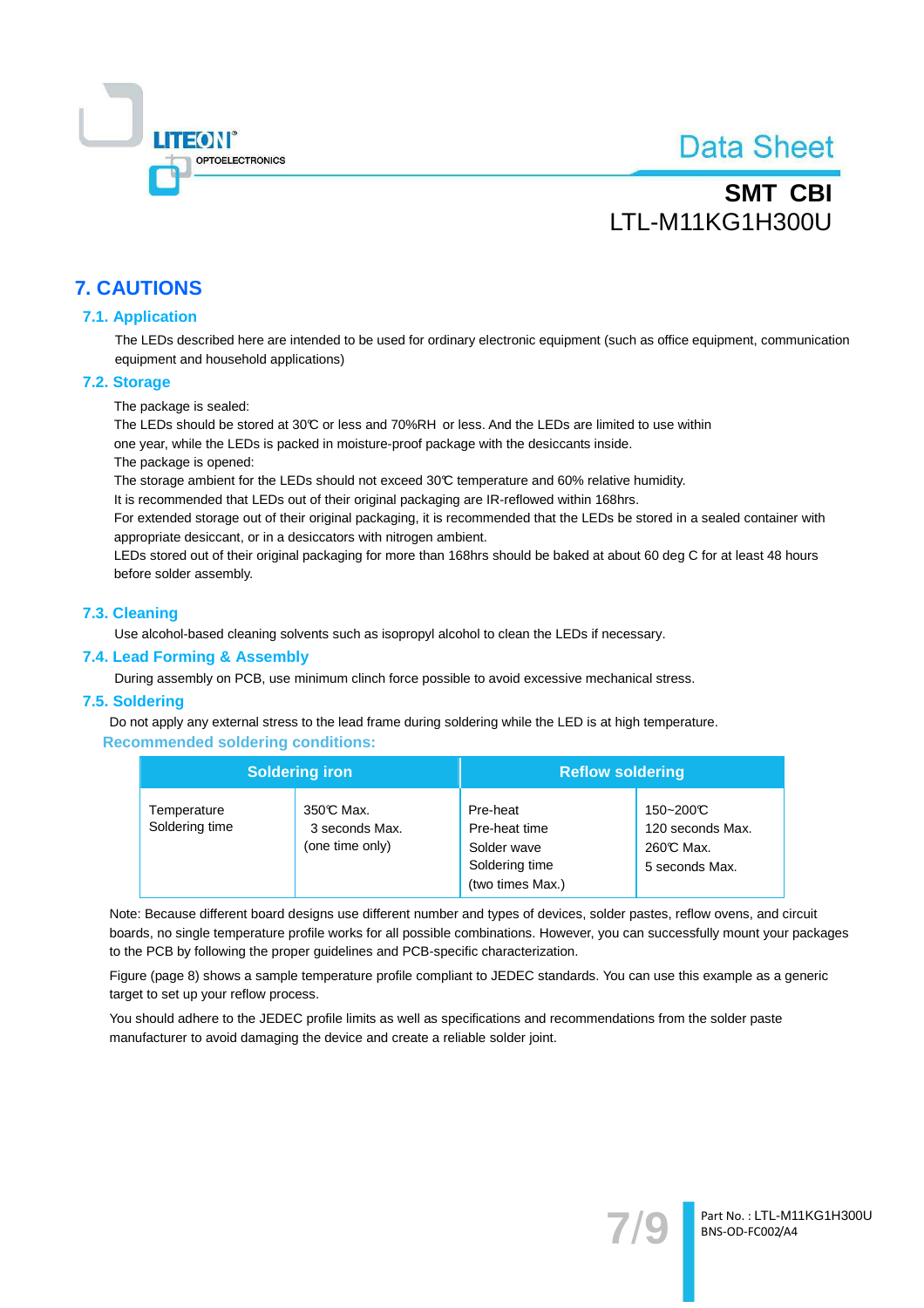

## **SMT CBI LTL-M11KG1H300U**



Reflow process shall be less than 2 times, profile as below for reference.

#### 7.6. Drive Method

An LED is a current-operated device. In order to ensure intensity uniformity on multiple LEDs connected in parallel in an application, it is recommended that a current limiting resistor be incorporated in the drive circuit, in series with each LED as shown in Circuit A below.



(A) Recommended circuit

(B) The brightness of each LED might appear different due to the differences in the I-V characteristics of those LEDs.